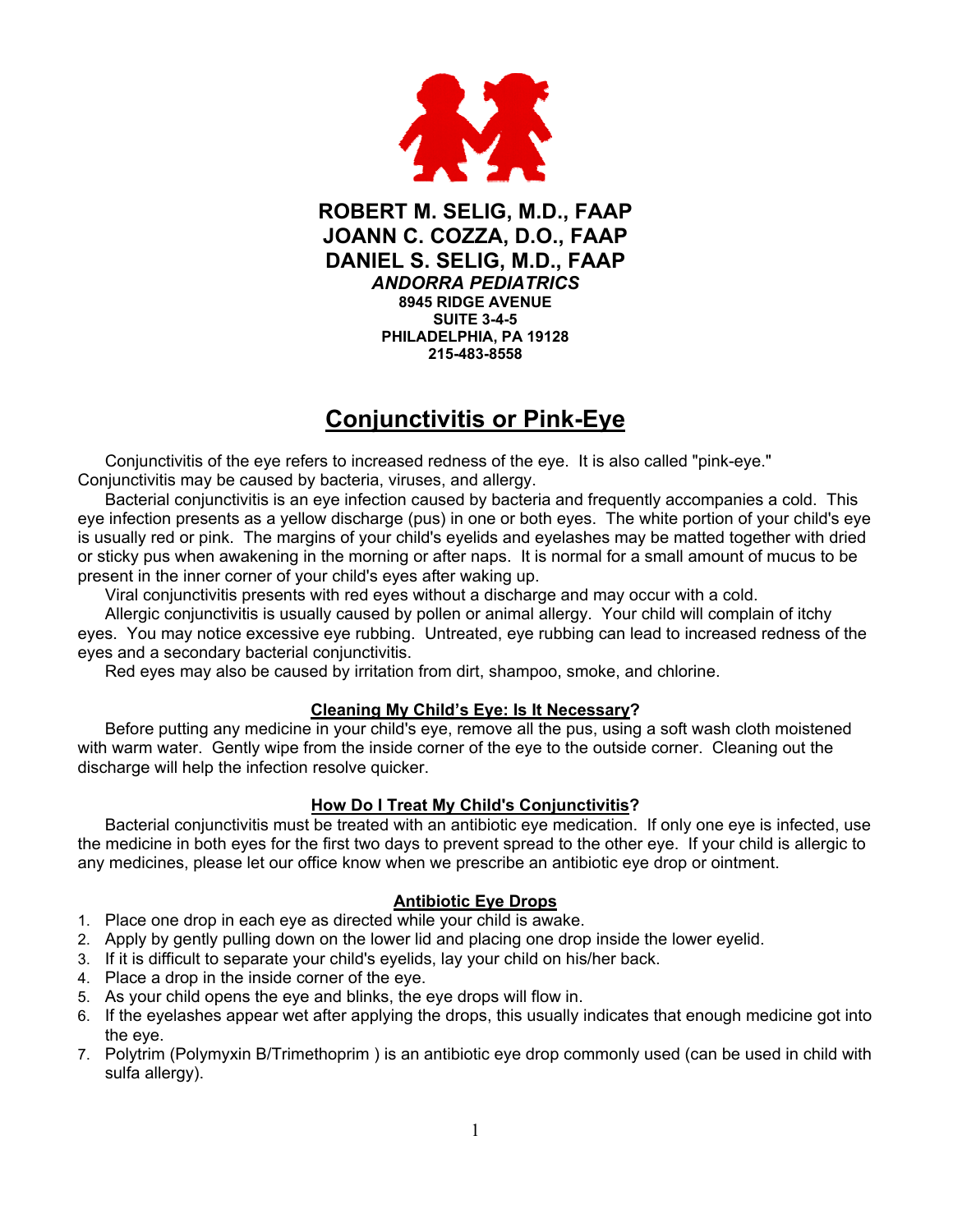## **Antibiotic Eye Ointment**

- 1. Place the ointment in each as directed while your child is awake.
- 2. Gently pull down the lower eyelid and apply a 1/4-inch ribbon of ointment inside the lower eyelid.
- 3. If it is difficult to separate your child's eyelids, place the ointment along the edges of the eyelids and very gently run your clean finger across the ribbon of ointment to flatten it.
- 4. Gently open and close the eyelids to spread the medicine around the inside of the eye.

#### **How Long Do I Treat With The Antibiotic?**

Continue the drops or ointment until the discharge has stopped. Most eye infections will be better by 5- 7 days. If the eye has not shown improvement or appears to be getting worse after 24-48 hours, please call our office.

#### **Do You Have Any Tricks To Help Get The Medicine Into My Child's Eye?**

Putting eye drops or ointment in the eyes of a young child can be a real battle. You will have better luck with another person's help. One person can hold the child still while the other opens the eyelids with one hand and applies the medicine with the other. If you have to apply the medicine by yourself, try the following position:

- 1. Sit on the floor with your legs apart and position your child's head between your legs with the feet down by your feet.
- 2. Place your child's arms under each of your legs and gently hold your child between your knees.
- 3. This frees both of your hands to open the eyelids and put in the medicine.

#### **How Do I Prevent An Eye Infection From Spreading?**

Bacterial conjunctivitis is contagious until treated. The infection may be spread when one child touches another child with their hand that was rubbing their eye before it is treated. Teaching your child the importance of washing hands will lessen the spread of conjunctivitis. Wash your hands after cleaning and applying medicine to your child's eyes. Avoid touching the eyedropper or medicine tube to your child's eye when applying the medicine.

Your child can return to school after using the eye drops or ointment for 24 hours.

#### **How Do I Treat My Child's Eye Allergy?**

A sterile eye wash should be used first. Gently place the eye wash in your child's eye. It will help even if your child closes his/her eye. An eye wash will wash out the pollen or any foreign body (dirt, smoke, etc.) in the eye.

There are several very effective over the counter antihistamine drops that will help your child's eye allergies **(Zaditor).**

Patanol (twice a day) and Pataday (once a day) are prescription eye drops for treating eye allergy. They work by blocking the allergic reaction that causes the eye to itch. Patanol can be used until your child's eye allergy symptoms have resolved. If an eye discharge develops, your child may also need to be treated with an antibiotic drop or ointment.

Any drops placed in your child's eye may cause some burning, but the burning should resolve quickly. If the burning persists, call our office.

### **Call our office if:**

- 1. The eyelids become red or swollen.
- 2. Your child develops blurred vision or eye pain.
- 3. Your child acts or looks sick.
- 4. Your child's eyes become itchy or redder after you apply eye drops or ointment (possible allergic reaction).
- 5. The infection has not cleared up in five days with proper treatment.
- 6. Your child develops an earache (can occur along with conjunctivitis).
- 7. You have other questions or concerns.